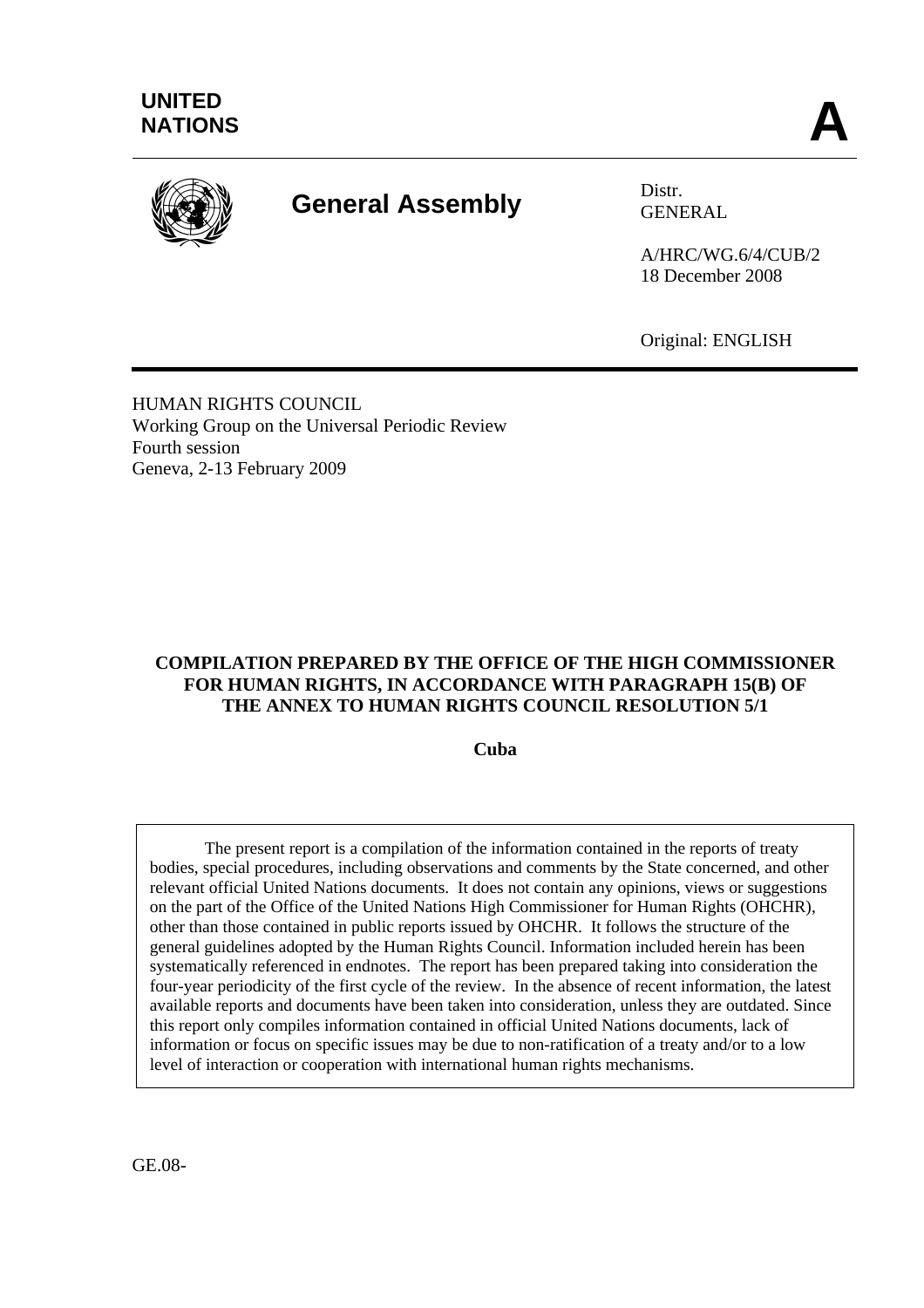# **I. BACKGROUND AND FRAMEWORK**

#### **A. Scope of international obligations1**

| Core universal human<br>rights treaties <sup>2</sup> | Date of ratification,<br>accession or succession                      | /reservations                                 | Declarations Recognition of specific competences of<br><i>treaty bodies</i>                                                                     |
|------------------------------------------------------|-----------------------------------------------------------------------|-----------------------------------------------|-------------------------------------------------------------------------------------------------------------------------------------------------|
| <b>ICERD</b>                                         | 15 February 1972                                                      | Yes (article 22)                              | Individual complaints (article 14): No                                                                                                          |
| <b>CEDAW</b>                                         | 17 July 1980                                                          | Yes (article 29)                              |                                                                                                                                                 |
| <b>CAT</b>                                           | 17 May 1995                                                           |                                               | Yes (arts. 20, 28, 30) Inter-State complaints (article 21): No<br>Individual complaints (article 22): No<br>Inquiry procedure (article 20): Yes |
| <b>CRC</b>                                           | 21 August 1991                                                        | Yes (article 1)                               |                                                                                                                                                 |
| OP-CRC-AC                                            | 9 February 2007                                                       | Binding declaration<br>under art. 3: 17 years |                                                                                                                                                 |
| OP-CRC-SC                                            | 25 September 2001                                                     | None                                          |                                                                                                                                                 |
| <b>CPD</b>                                           | 6 September 2007                                                      | None                                          |                                                                                                                                                 |
|                                                      | $GFD + WL$ ( $1.0000$ ) OD CATE ICDMUL CDD OD $1.000 \times 1.0000$ ) |                                               | Core treaties to which Cuba is not a party: ICESCR (signature only, 2008), ICCPR (signature only, 2008), OP-                                    |

| Core treaties to which Cuba is not a party: ICESCR (signature only, 2008), ICCPR (signature only, 2008), OP- |  |
|--------------------------------------------------------------------------------------------------------------|--|
| CEDAW (signature only, 2000), OP-CAT, ICRMW, CPD-OP and CED (signature only, 2007).                          |  |
|                                                                                                              |  |

| Other main relevant international instruments                                      | Ratification, accession or succession |
|------------------------------------------------------------------------------------|---------------------------------------|
| Convention on the Prevention and Punishment of the Crime of Genocide               | Yes                                   |
| Rome Statute of the International Criminal Court                                   | No                                    |
| Palermo Protocol <sup>3</sup>                                                      | N <sub>0</sub>                        |
| Refugees and stateless persons <sup>4</sup>                                        | N <sub>0</sub>                        |
| Geneva Conventions of 12 August 1949 and Additional Protocols thereto <sup>5</sup> | Yes, except Additional Protocol III   |
| ILO fundamental conventions <sup>6</sup>                                           | Yes, except Convention No. 182        |
| <b>UNESCO</b> Convention against Discrimination in Education                       | <b>Yes</b>                            |

1. The Committee on the Rights of the Child (CRC) recommended that Cuba consider the possibility of reviewing its declaration to the Convention with a view to its withdrawal.**<sup>7</sup>**

2. Some members of the Committee on the Elimination of Racial Discrimination (CERD) requested that Cuba consider accepting the individual complaints procedure under article 14 of the Convention.**<sup>8</sup>** According to the Special Rapporteur on the right to food, Cuba should also promptly ratify ICCPR and ICESCR.<sup>9</sup> Cuba was furthermore encouraged to ratify OP-CEDAW,**<sup>10</sup>** ICRMW,**<sup>11</sup>** the Convention relating to the Status of Refugees,**<sup>12</sup>** and the Hague Convention on Protection of Children and Cooperation in respect of Intercountry Adoption.**<sup>13</sup>**

#### **B. Institutional and human rights infrastructure**

3. The Personal Representative of the High Commissioner for Human Rights on the situation of human rights in Cuba recommended the establishment of a standing independent body mandated to receive complaints of human rights violations,**<sup>14</sup>** a matter also addressed by CERD and CRC in 1998 and 1997, respectively.**<sup>15</sup>**

4. Noting that the Federation of Cuban Women is a non-governmental organization (NGO) acting as the national machinery for the advancement of women, CEDAW was concerned that this institutional status may limit the authority and influence of the national machinery within the government structure and diminish the accountability of Cuba with respect to the implementation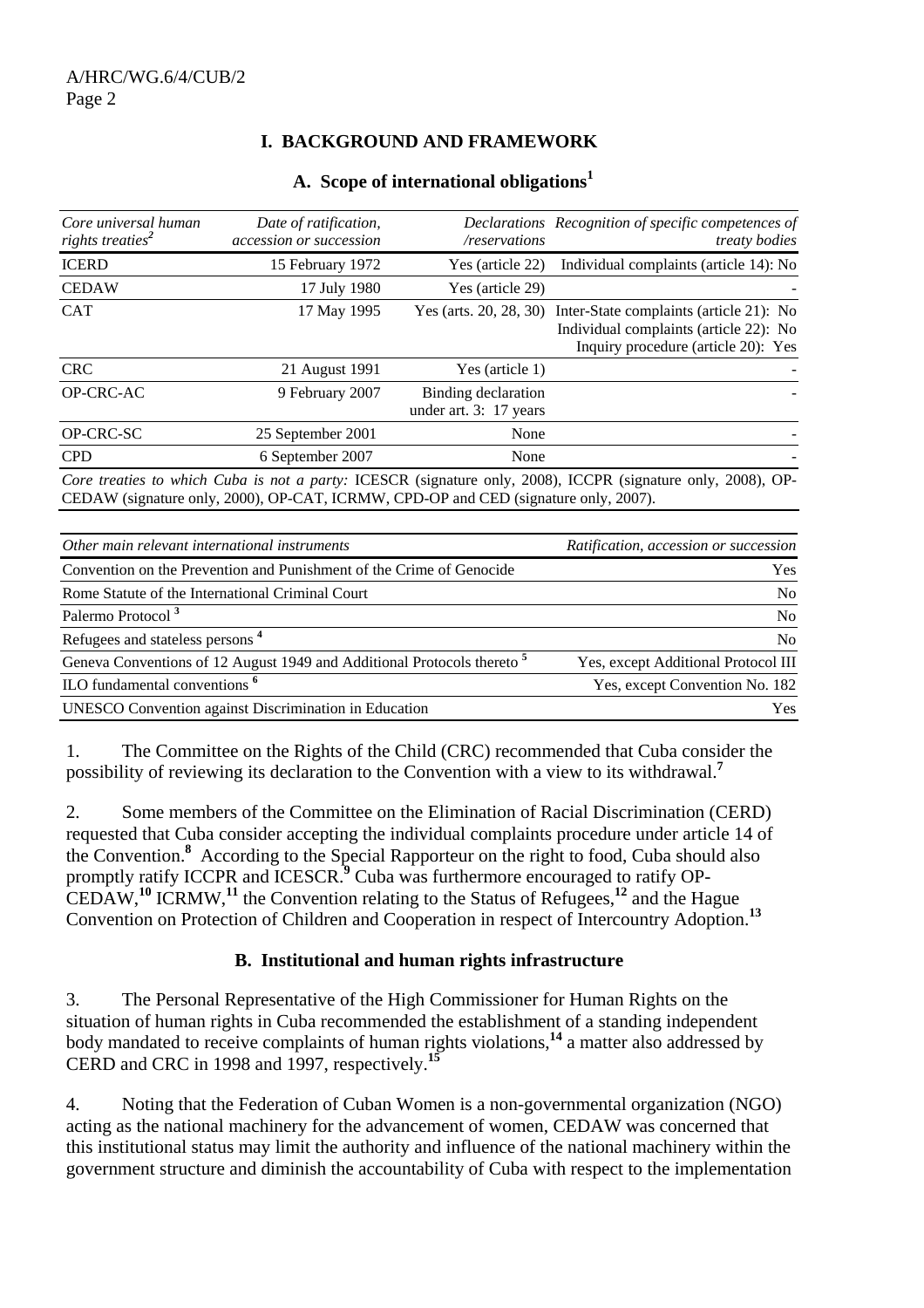#### A/HRC/WG.6/4/CUB/2 Page 3

of the Convention. Cuba should review and if necessary strengthen the links between the Federation and government agencies and ensure provision of adequate financial resources for the implementation of the Federation's mandate.**<sup>16</sup>**

#### **C. Policy measures**

5. CEDAW commended Cuba for its efforts to evaluate and update the National Action Plan for follow-up to the Fourth World Conference on Women.**<sup>17</sup>**

# **II. PROMOTION AND PROTECTION OF HUMAN RIGHTS ON THE GROUND**

#### **A. Cooperation with human rights mechanisms**

| Treaty body <sup>18</sup> | Latest report<br>submitted and<br>considered | Latest<br>concluding<br>observations | Follow-up<br>response | Reporting status                                                                                                                       |
|---------------------------|----------------------------------------------|--------------------------------------|-----------------------|----------------------------------------------------------------------------------------------------------------------------------------|
| <b>CERD</b>               | 1997                                         | August 1998                          |                       | Fourteenth, fifteenth, sixteenth, seventeenth and<br>eighteenth reports overdue since 1999, 2001,<br>2003, 2005 and 2007, respectively |
| <b>CEDAW</b>              | 2005                                         | August 2006                          |                       | Combined seventh and eight reports due in 2010                                                                                         |
| <b>CAT</b>                | 1996                                         | November 1997                        |                       | Second, third and fourth reports overdue since<br>June 2000, 2004 and 2008, respectively                                               |
| <b>CRC</b>                | 1995                                         | May 1997                             |                       | Second, third and fourth reports overdue since<br>September 1998, 2003 and 2008, respectively                                          |
| OP-CRC-AC                 |                                              |                                      |                       | Initial report due in 2009                                                                                                             |
| OP-CRC-SC                 |                                              | -                                    |                       | Initial report overdue since 2004                                                                                                      |

#### **1. Cooperation with treaty bodies**

#### **2. Cooperation with special procedures**

| Standing invitation issued                                | N <sub>0</sub>                                                                                                                                                                                                                                                                                                |
|-----------------------------------------------------------|---------------------------------------------------------------------------------------------------------------------------------------------------------------------------------------------------------------------------------------------------------------------------------------------------------------|
| Latest visits or mission reports                          | Special Rapporteur on the right to food (28 October to 6 November 2007)<br>Special Rapporteur on the use of mercenaries as a means of impeding the<br>exercise of the right of peoples to self-determination (12 to 17 September<br>1999)<br>Special Rapporteur on violence against women (7 to 12 June 1999) |
| Visits agreed upon in principle                           | None                                                                                                                                                                                                                                                                                                          |
| Visits requested and not yet agreed<br>upon               | Special Rapporteur on freedom of religion or belief; requested in 2006.<br>Special Rapporteur on the right to freedom of opinion and expression;<br>requested in 2003.                                                                                                                                        |
| Facilitation/cooperation during<br>missions               | The Special Rapporteur on the right to food and the Special Rapporteur on<br>violence against women expressed their appreciation for the cooperation<br>of the Government. <sup>19</sup>                                                                                                                      |
| Follow-up to visits                                       |                                                                                                                                                                                                                                                                                                               |
| Responses to letters of allegations and<br>urgent appeals | About 25 communications were sent within the four year periodicity,<br>covering in addition to particular groups, 55 individuals, including 10<br>women; the Government replied to 20 communications, i.e. 80 per cent of<br>communications sent.                                                             |
| Responses to questionnaires on<br>thematic issues $20$    | Cuba responded to one of the 13 questionnaires sent by mandate-holders <sup>21</sup><br>during the period under review, within the deadlines. <sup>22</sup>                                                                                                                                                   |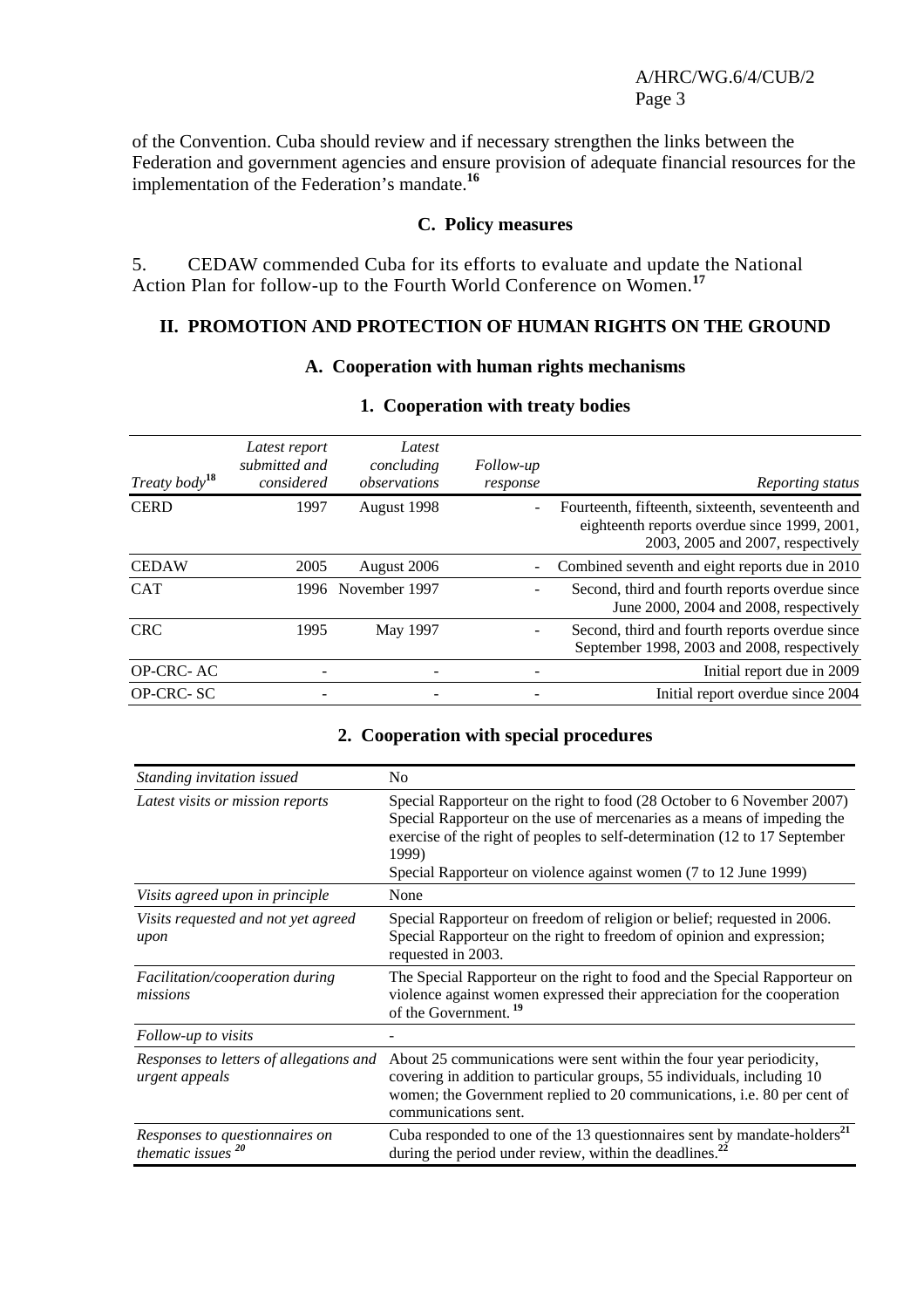6. Under resolution 2002/18 of the Commission on Human Rights, Cuba was invited to make efforts to achieve similar progress in respect of human, civil and political rights as in the area of social rights. In accordance with this resolution, in 2003, a Personal Representative of the High Commissioner for Human Rights on the situation of human rights in Cuba (thereafter "Personal Representative") was appointed.**<sup>23</sup>** Cuba was urged to receive the Personal Representative and to provide her with all the necessary facilities.<sup>24</sup> As noted by the Personal Representative, Cuba did not reply to her attempts to initiate a dialogue,**<sup>25</sup>** and refused to recognize her mandate.**<sup>26</sup>**

7. Cuba considered as unjust, discriminatory and selective the treatment of the human rights situation in Cuba by the Commission on Human Rights.**<sup>27</sup>** According to the Personal Representative, the transformation from the Commission to the Human Rights Council provided an opportunity under which, in the context of the universal periodic review and other procedures, Cuba should be subject to periodic review.**<sup>28</sup>** The mandate of the Personal Representative was not included in the list of mandates renewed by resolution 5/1 of the Human Rights Council.

8. In 2000, the Special Rapporteur on violence against women urged Cuba to grant invitations to thematic mechanisms which have requested to visit Cuba, including the Special Rapporteurs on freedom of opinion and expression, on torture, and on religious intolerance.**<sup>29</sup>** The Special Rapporteur on the right to food, while welcoming the commitment that Cuba will invite special procedures to visit the country, recommended that standing invitations be extended to all of them in 2008.**<sup>30</sup>**

# **3. Cooperation with the Office of the High Commissioner for Human Rights**

9. Cuba made voluntary contributions to support the work of the Office in 2001 and 2008.**<sup>31</sup>**

# **B. Implementation of international human rights obligations**

# **1. Equality and non-discrimination**

10. CEDAW was concerned in 2006 that no explicit definition of discrimination against women, in accordance with the Convention, is contained in national legislation. Cuba should strengthen education programmes on the Convention and its applicability in domestic law and on the meaning and scope of indirect discrimination; and enhance women's knowledge of their rights and of the Convention.**<sup>32</sup>**

11. Concern was expressed by CEDAW about the persistence and pervasiveness of deep-rooted stereotypes regarding the roles and responsibilities of women and men in the family. Cuba should strengthen its efforts to combat these stereotypes.**<sup>33</sup>**

12. In 1998, CERD noted with interest the 1992 constitutional reform by which aliens resident enjoy the same rights as Cubans in the protection of their persons and property and the implementation of constitutional rights and duties.**<sup>34</sup>**

# **2. Right to life, liberty and security of the person**

13. The Personal Representative recommended that Cuba uphold without exceptions the 2000 moratorium on the application of the death penalty with a view to abolishing the death penalty.**<sup>35</sup>**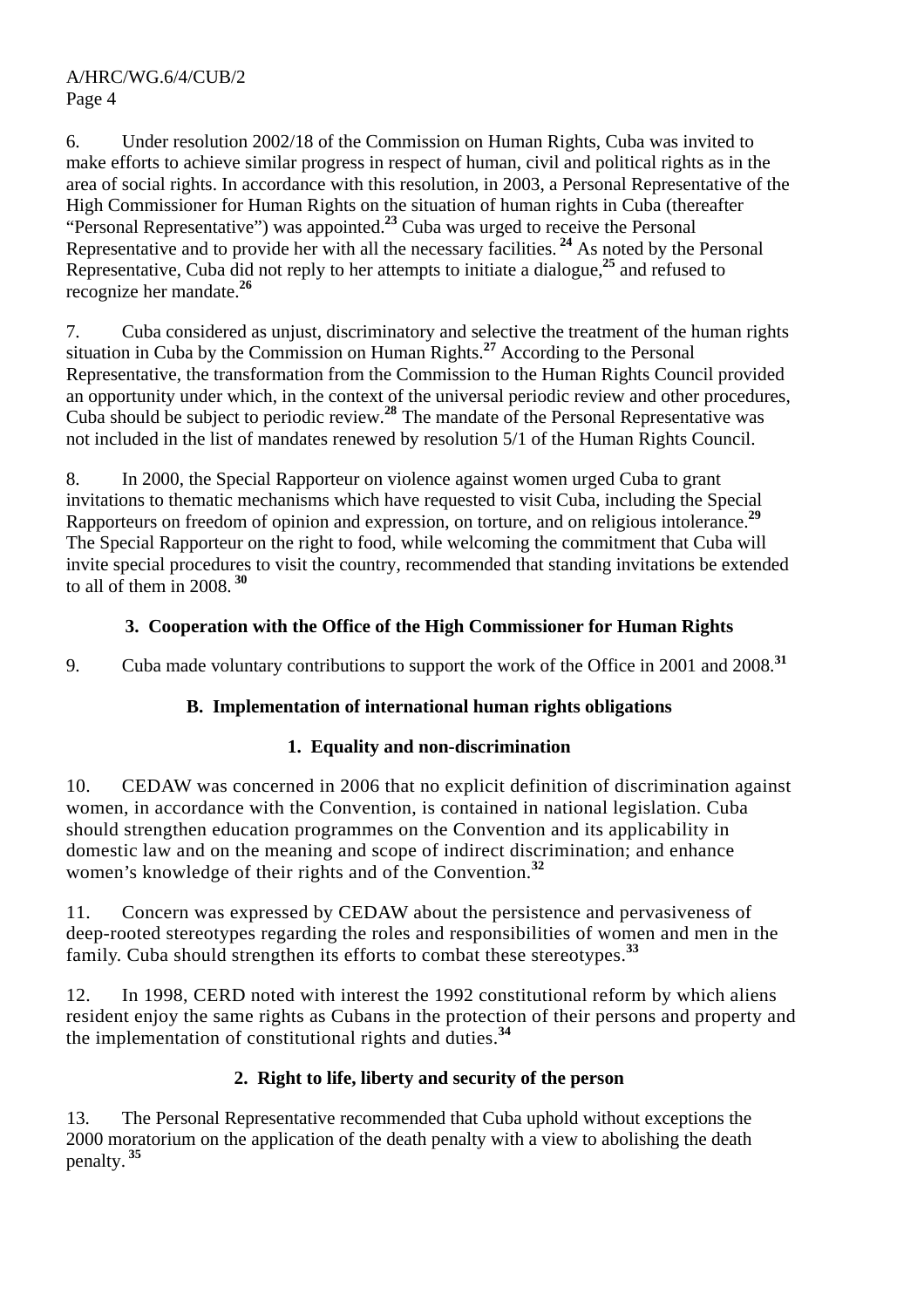14. In 1997, CAT recommended the criminalization of torture by Cuba, as defined in the Convention; the establishment of a transparent permanent procedure for receiving complaints about torture and other inhuman and degrading treatment and punishment, their prompt examination and bringing to justice those responsible; the incorporation into the law of the right of the suspect or detainee to silence at all stages of investigation; the setting up of a comprehensive education and training programme for all those involved in the arrest, custody, interrogation, detention and imprisonment of individuals; and the establishment of a central register on complaints and of a compensation fund for victims of torture and other prohibited treatment.**<sup>36</sup>**

15. The establishment of a system of recurrent review of prisons was also recommended by CAT.**<sup>37</sup>** In 2000, the Special Rapporteur on violence against women noted that, since she visited only one prison and could not interview prisoners in private, she was not able to confirm or deny allegations that prisoners are held in substandard and unhealthy conditions, face physical and sexual abuse, are forced to undergo politically "re-education programmes" and that political prisoners are frequently subjected to excessive punitive measures akin to torture, inhuman or degrading treatment.**<sup>38</sup>** In 2005-2007, the Personal Representative was alarmed at allegations of ill-treatment in detention. She noted that food and hygiene are substandard and medical care either unavailable or inappropriate, that some prisoners are kept in solitary confinement, while others are subjected to dangerous levels of overcrowding with ordinary prisoners; that there have been reports of guards humiliating and striking prisoners; that relatives encounter many problems when trying to visit prisoners and that several prisoners have been on particularly stressful hunger strikes.**<sup>39</sup>**

16. In 2008, the Special Rapporteur on the right to food noted that the facilities he visited seemed adequate and well managed and that the inmates with whom he spoke seemed to be satisfied with their food and diet. However, he also received allegations that some prisoners suffer from health problems caused by inadequate diet and that some of them have not received proper medical attention.**<sup>40</sup>** Other mandate-holders raised the issue of the deterioration of the health of some detainees.<sup>41</sup> Cuba responded that such allegations are groundless and/or that all prisoners are guaranteed medical treatment.**<sup>42</sup>**

17. While noting new provisions addressing domestic violence, and commending Cuba for making it an aggravating factor when violence is perpetrated by a spouse or relative, CEDAW recommended in 2006 that Cuba review and clarify the content of the new provisions and definition of violence and increase the availability of support measures for women victims of violence.**<sup>43</sup>** Measures should be taken towards changing the culturally determined attitudes that remain permissive of violence against women.**<sup>44</sup>** In 2000, the Special Rapporteur on violence against women, noting a lack of statistical data, found it hard to determine the scope and prevalence of violence against women.**<sup>45</sup>** Cuba drew the attention of the Special Rapporteur to some other statistics submitted during her mission.<sup>46</sup> The Special Rapporteur also called for the establishment of shelters for women victims of violence in all provinces.**<sup>47</sup>** Cuba denounced the speculative assessment made by the Special Rapporteur, who did not demonstrate that domestic violence is widespread in Cuba.**<sup>48</sup>** More generally, Cuba denounced the lack of neutrality of the report of the Special Rapporteur on violence against women.**<sup>49</sup>**

18. CEDAW called on Cuba to take all appropriate measures to suppress the exploitation of prostitution of women, including discouraging male demand for prostitution. Cuba should increase its efforts to implement education programmes and campaigns against prostitution, to enhance women's economic opportunities, to study the root causes of prostitution and take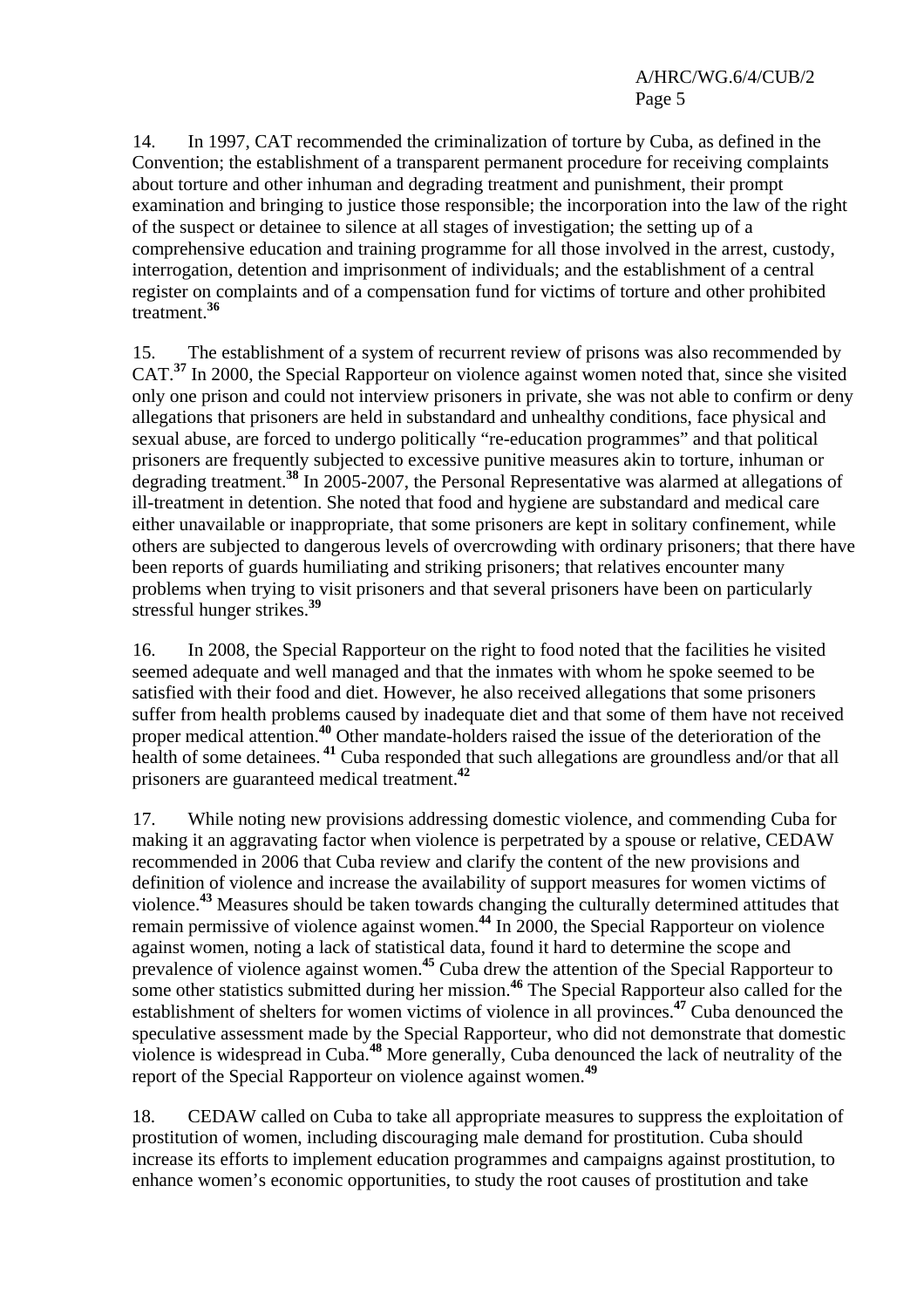remedial measures.**<sup>50</sup>** In 1997, while noting that trafficking and child prostitution were not major problems in Cuba, CRC recommended that the Criminal Code protect children up to the age of 18 from sexual exploitation. Further measures should address matters relating to the sexual exploitation of children, particularly through tourism.**<sup>51</sup>**

19. The Special Rapporteur on violence against women recommended in 2000 the dismantlement of rehabilitation centres for "behaviour modification" where sex-workers are held. As sex work is not a crime in Cuba, the use of criminal procedure, such as imprisonment, forced labour in agriculture and restriction of visiting time to a few hours, violate their rights to due process of law.**<sup>52</sup>** Cuba responded that measures against prostitutes are not punitive, and that prostitutes are not forced to work in rehabilitation centres.**<sup>53</sup>**

# **3. Administration of justice and the rule of law**

20. In 2000, the Special Rapporteur on violence against women noted with concern that the National Assembly has the authority to select and dismiss the Supreme Court, the Attorney-General and the Deputy Attorneys General; that the Office of the Attorney-General is subordinate to the National Assembly and the Council of State; and that the Attorney-General is to give an account of his work to the National Assembly. Such constitutional provisions impede the impartiality and independence of the judiciary.**<sup>54</sup>** Cuba, stressing that the people opted for the socialist political system, rejected such a statement, which in its view reflected false information fabricated by malicious sources or based on fundamentalist ideological attitudes.**<sup>55</sup>** CAT had recommended in 1997 the revision of the rules relating to the organization of the judicial system in accordance with international standards.**<sup>56</sup>**

21. In 2007, the Special Rapporteur on the independence of judges and lawyers reminded Cuba that according to international standards, military tribunals should not be competent in principle to try civilians.**<sup>57</sup>**

22. The Personal Representative recommended that Cuba bring the rules of criminal procedure into line with articles 10 and 11 of the Universal Declaration of Human Rights.**<sup>58</sup>**

23. According to the Special Rapporteur on the right to food, access to justice in relation to the right to food should be improved. The courts should be mandated to deal with human rights violations and an independent institution charged with processing complaints and providing remedies for violations should be established.**<sup>59</sup>** In response, Cuba clarified that its inter-agency system deals with such complaints.**<sup>60</sup>**

# **4. Freedom of movement**

24. The personal representative recommended that Cuba review the regulations relating to travel into and out of Cuba in order to guarantee freedom of movement.**<sup>61</sup>**

# **5. Freedom of religion or belief, expression, association and peaceful assembly, and right to participate in public and political life**

25. According to the Personal Representative, a ban was imposed on public religious ceremonies on 8 September 2005.**<sup>62</sup>** Under resolution 2004/11 of the Commission on Human Rights, hope was expressed that Cuba will continue its efforts to boost religious freedom.**<sup>63</sup>**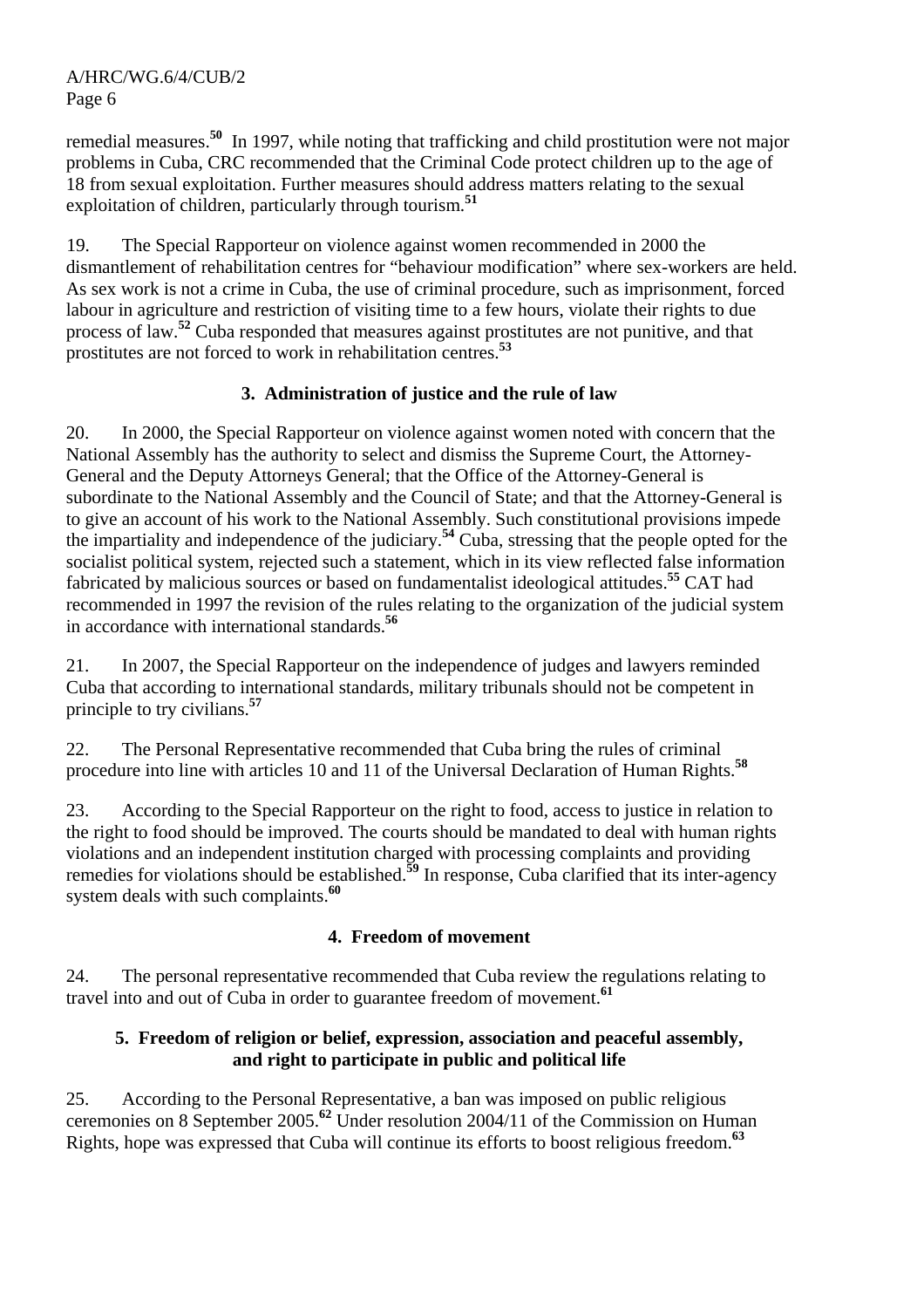The Special Rapporteur on violence against women noted that the refusal to accept independent political and civil organizations that would act as watchdogs vis-à-vis the Government is the main cause of the vulnerability of women whose political views are not acceptable to the Government.**<sup>64</sup>** Cuba also rejected such a statement on the same grounds as those mentioned in paragraph 20 above.**<sup>65</sup>** The Personal Representative recommended that Cuba foster pluralism in respect of associations, trade unions, organs of the press and political parties.**<sup>66</sup>**

26. In 2003, the Working Group on Arbitrary Detention held that the deprivation of liberty of 79 persons was arbitrary, and requested Cuba to remedy this situation. The case related to persons arrested and detained as a result of their activities as human rights defenders, journalists, writers, leaders of opposition political movements, dissident social leaders or trade union leaders, and participating in the dissemination of a petition for the holding of a referendum on reform of the Cuban electoral and political systems. The Working Group considered that the legislation applied contravened articles 19, 20 and 21 of the Universal Declaration of Human Rights.**<sup>67</sup>** A number of Special procedures also sent communications to Cuba on the issue,**<sup>68</sup>** and concern was expressed by the High Commissioner,<sup>69</sup> the Personal Representative,<sup>70</sup> and in resolution 2004/11 of the Commission on Human Rights.**<sup>71</sup>**

27. In the same case, the Working Group on Arbitrary Detention was not in a position to render an opinion as to whether the non-observance of the international norms relating to an impartial trial was of such gravity that it would make these deprivations of freedom arbitrary. Nevertheless, it noted that the summary nature of the trials must be proportionate to the offence and the sentence imposed.**<sup>72</sup>** Cuba circulated in 2004 a document describing the judicial guarantees and medical attention the concerned persons, whom it considered as mercenaries, had received.**<sup>73</sup>**

28. In 2007, the Personal Representative stressed that the situation of these concerned persons, 59 of whom were still in prison, remained an issue of concern. She noted that they were sentenced to very long prison terms ranging from 6 to 28 years, either under article 91 of the Criminal Code, or on the basis of article 91, combined with the provisions of Act No. 88 on acts "contrary to the independence and integrity of the State", that they were tried in very short order, in trials not open to the public, and were assisted by counsel who did not belong to an independent bar association, and that they were being held in conditions affecting their physical and mental health.**<sup>74</sup>**

29. The Personal Representative noted that more people were arrested in 2004, 2005 and 2006 and convicted for openly expressing dissident political opinions, and that they continued to suffer harassment, intimidation and censorship after their release.**<sup>75</sup>** She recommended that Cuba halt the prosecution of citizens who are exercising the rights guaranteed under articles 18, 19, 20, 21 and 22 of the Universal Declaration of Human Rights.**<sup>76</sup>**

30. The Special Rapporteur on the promotion and protection of the right to freedom of opinion and expression, the Special Representative of the Secretary-General for human rights defenders, the Special Rapporteur on the question of torture, the Special Rapporteur on the right to health, the Working Group on Arbitrary Detention, and the Special Rapporteur on the independence of judges and lawyers, also sent a number of communications concerning the arrest, detention and persecution of human rights defenders and/or journalists who peacefully exercised their right to freedom of expression and association.<sup>77</sup> Cuba responded that allegations were false; and/or that the persons mentioned were not human rights defenders or journalists; and/or referred to national laws criminalizing enemy propaganda, insult to patriotic emblems,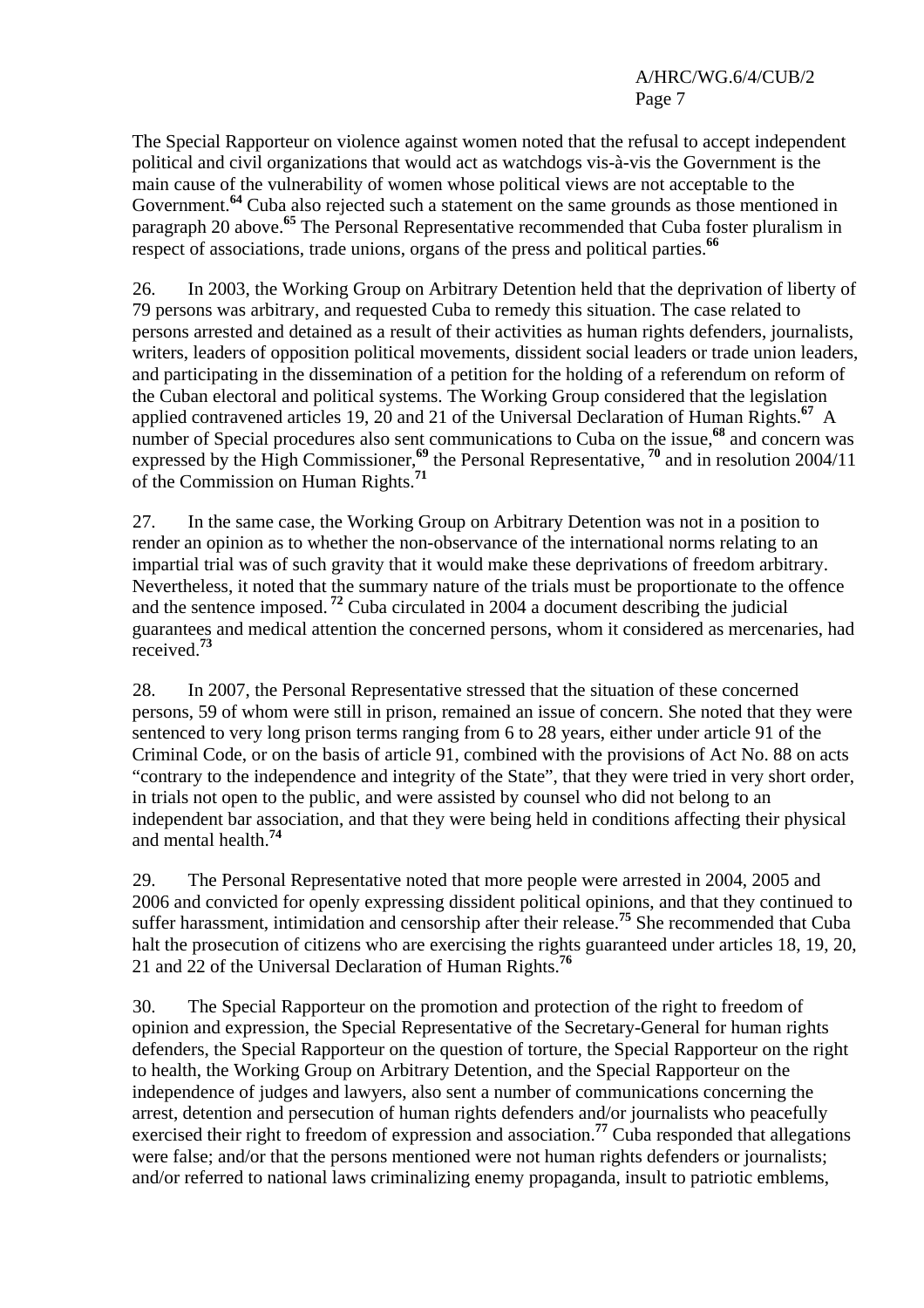spreading of unauthorized news and "dangerous" acts against the State.**<sup>78</sup>** In 1997, certain offences, namely "disrespect", "resisting authority" and "enemy propaganda", arouse the concern of CAT because of the uncertainty of their constituent elements and the room they provide for misuse and abuse.**<sup>79</sup>**

31. The Special Rapporteur on freedom of opinion and expression, with the Special Representative of the Secretary-General for human rights defenders, raised the issue of the deportation from Cuba, in 2005, of journalists and members of the European Parliament wishing to participate in the assembly for the promotion of civil society in Cuba. Noting the response by Cuba that these persons had misused touristic visas, the Special Rapporteur recalled that the right to freedom of opinion and expression encompasses the right not to be disturbed due to one's opinions and the right to information regardless of frontiers.**<sup>80</sup>** CAT and the Personal Representative recommended that Cuba authorize NGOs to enter the country.**<sup>81</sup>**

32. In 2004 and 2006, the Special Rapporteur on freedom of opinion and expression also raised the issue of restrictions to the access and use of the Internet.**<sup>82</sup>** Cuba responded that, owing to limited resources, Internet connections are facilitated to community and social-interest points only.**<sup>83</sup>**

33. A 2008 United Nations Statistics Division source indicated that the proportion of seats held by women in the National Assembly increased from 36 to 43.2 per cent between 2005 and 2008.**<sup>84</sup>** The Personal Representative also noted the steady rise of the proportion of women in the National Assembly, the judiciary, and in decision-making posts.**<sup>85</sup>** CEDAW, also noting with satisfaction the increased representation of women at all levels,**<sup>86</sup>** recommended temporary special measures to accelerate the increase in the number of women in elected and appointed bodies in all areas of public life.**<sup>87</sup>**

# **6. Right to work and to just and favourable conditions of work**

34. CEDAW welcomed the high percentage of women in employment and pursuing careers in the scientific and technical fields, and an ILO Committee of Experts noted in 2008 that women have made inroads in sectors which were traditionally occupied by men and hold managerial posts in them.<sup>88</sup> The ILO Committee stressed that legislation should further prohibit pay discrimination that occurs in situations where men and women perform different work that is nevertheless of equal value.**<sup>89</sup>**

35. The ILO Committee noted that domestic legislation does not fully comply with Convention No. 79 concerning the Restriction of Night Work of Children and Young Persons in Non-Industrial Occupations,<sup>96</sup> and that the prohibition made to persons under 18 years from carrying out certain hazardous work is not sufficiently wide to cover all types of hazardous work within the meaning of Convention No. 138.<sup>91</sup>

36. The ILO Committee observed that revision of the Labour Code has been going on for many years without tangible results. Cuba should ensure that all workers are able to establish and join trade unions of their own choosing, and amend the Labour Code accordingly. It should also amend legislative provisions which confer upon the Confederation of Cuban Workers the monopoly to represent workers on government bodies. Recalling that the right to strike is not recognized in the legislation and that its exercise in practice is prohibited, the Committee recommended that Cuba ensure that no one is discriminated against or prejudiced in their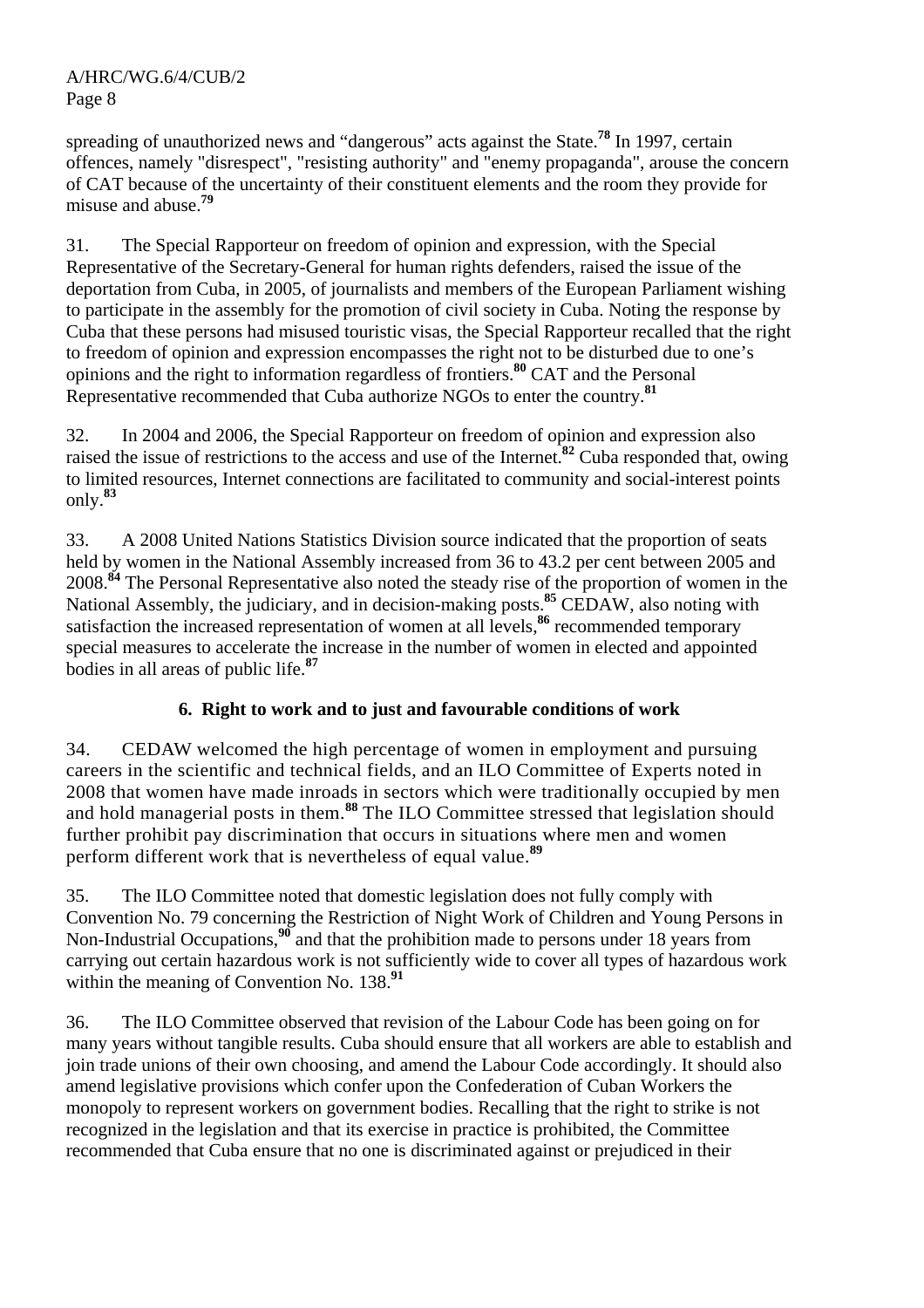employment for having peacefully exercised this right. It also called for the immediate release of trade union leaders sentenced to severe penalties of imprisonment.**<sup>92</sup>**

#### **7. Right to social security and to an adequate standard of living**

37. The Special Rapporteur on violence against women noted that Cuban women benefit from an economic and social network, which puts them in a better position statistically than most of their Latin American counterparts.**<sup>93</sup>**

38. According to a WHO/Pan American Health Organization (PAHO) source, a policy was drafted to enhance the efficiency and quality of health services, ensuring the sustainability of the system, and eliminating health inequalities between regions and population groups.**<sup>94</sup>** The total amount spent on public health increased by 59 per cent between 1994 and 2000.**<sup>95</sup>** A 2003 World Bank report noted that Cuba spends substantially more of its gross domestic product on health than other Latin American countries: 6.6 per cent in 2002.**<sup>96</sup>**

39. As regards access to antiretroviral treatment, Cuba exceeds 80 per cent in treatment coverage, according to a 2005 UNAIDS/WHO report.**<sup>97</sup>** Cuba's epidemic remains by far the smallest in the Caribbean but new HIV infections are on the rise, and preventive measures appear not to be keeping pace with conditions that favour HIV spread, including widening income inequalities and a growing sex industry. However, prevention of mother-to-child transmission programme remains highly effective. Universal and free access to antiretroviral therapy has kept the number of AIDS cases and deaths low.**<sup>98</sup>**

40. In 2006, CEDAW was concerned that, as a result of insufficient awareness about, and access to family planning and contraceptive methods, abortion may be used as a method of birth control and lead to multiple abortions during a woman's childbearing years.**<sup>99</sup>**

41. The Special Rapporteur on the right of food, while noting the impressive progress made by Cuba towards the realization of the right to food, believed that important challenges remain.**<sup>100</sup>** Those particularly vulnerable to poverty and food insecurity include people living in the eastern provinces, women, children, the elderly, as well as female-headed households. With a robust life expectancy of 75 years for men and 78 years for women, Cuba faces the future challenge of providing food security with a declining agricultural workforce.**<sup>101</sup>** Despite the intended inclusiveness of the food rationing (*libreta)* system, Cubans face difficulties in accessing affordable food in light of their insufficient income, particularly those who do not belong to any of the groups at particular risk and have to obtain 50 per cent of their minimum food requirements from non-subsidized mechanisms such as agricultural markets. This situation has worsened in recent years. In addition, the limited number of products available in national currency has impeded the Government's ability to ensure economic access to sufficient and adequate food to the whole population. While measures are being initiated to improve this, further progress is required.<sup>102</sup> In 2008 the United Nations Statistics Division indicated that the proportion of the population that was undernourished in 2002 was 2.5 per cent.**<sup>103</sup>**

42. The Special Rapporteur on the right to food recommended, inter alia, the adoption of a framework law on the right to food, with the participation of all relevant actors. The constitutional right of every citizen to live in any sector, zone or area should be fully implemented, in conjunction with the right to food of every Cuban. Measures should be taken to facilitate the allocation of the subsidized basket to internal migrants who have moved without properly fulfilling the necessary administrative procedures. All Cubans should receive the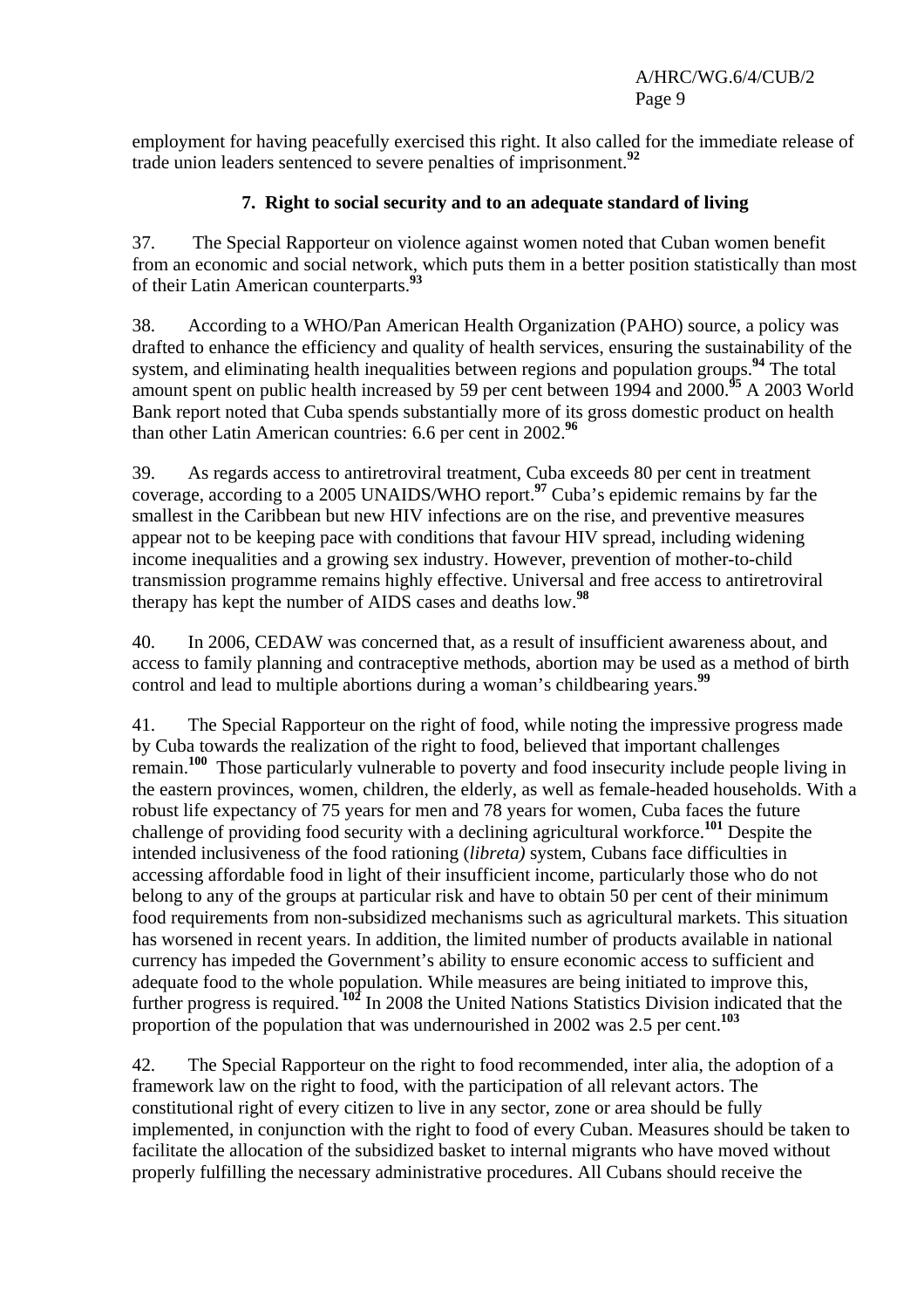A/HRC/WG.6/4/CUB/2 Page 10

subsidized food basket through the *libreta* system, wherever they live. The Government should intensify recent policies to increase agricultural production and efficiency. Social security programmes should be strengthened to ensure coverage for all.**<sup>104</sup>** Cuba provided observations on the report.**<sup>105</sup>**

#### **8. Right to education and to participate in the cultural life of the community**

43. According to UNESCO reports, investment in education is high, amounting to 10–11 per cent of gross domestic product,**<sup>106</sup>** the teaching staff is well qualified and a strong literate environment has been set in place.**<sup>107</sup>** The United Nations Statistics Division indicated that the net enrolment ratio in primary education in 2006 was 97 per cent.**<sup>108</sup>**

#### **9. Migrants, refugees and asylum-seekers**

44. UNHCR informed the Secretary-General in 2008 that Cuba has maintained its de facto policy of non-refoulement and of protection and assistance in the education and health sectors to refugees, but does not offer local integration possibilities for them.**<sup>109</sup>** It is expected that Cuba's readiness to ratify refugee instruments and to engage in finding solutions to the refugee situation within the country are dependent on a change in its relations with the United States of America.**<sup>110</sup>**

# **III. ACHIEVEMENTS, BEST PRACTICES, CHALLENGES AND CONSTRAINTS**

45. In 1997, CAT welcomed the criminalization by Cuba of complicity in crimes against humanity, human dignity and offences laid down in international treaties.<sup>111</sup>

46. The Special Rapporteur on the right to food commended the substantial steps Cuba has taken to meet its international commitments. Cuba has already met the targets of the 1996 World Food Summit and the Millennium Development Goal (MDG) 1, halving the proportion of people suffering from hunger by 2015. Cuba has also achieved MDG 2 (universal primary education), 3 (gender equality) and 4 (reduction of child mortality), and expects to fully achieve Goals 1, 5 and 6 by 2015.**<sup>112</sup>** According to UNICEF, Cuba is on track to achieve most of the MDGs by 2015.**<sup>113</sup>**

47. A 2004 UNESCO report noted that Cuba has achieved high standards of education quality,<sup>114</sup> and that its educational feats are impressive: it reduced illiteracy from 40 per cent to near zero in 10 years.<sup>115</sup> CRC noted in 1997 the historic progress Cuba made in providing services for and advancing the well-being of children, especially in the fields of health and education.**<sup>116</sup>** From 2004 to 2007, the Personal Representative also reported on positive aspects in the sphere of economic, social and cultural rights, especially in the areas of education and health.**<sup>117</sup>** According to the 2004 CCA, Cuba has attained health indicators with a high degree of national homogeneity.**<sup>118</sup>**

48. According to the Personal Representative, Cuba's efforts are all the more significant given the disastrous and lasting economic and social effects - compounded in 2004 - of the embargo imposed on the Cuban population over 40 years ago, as well as its impacts on civil and political rights.**<sup>119</sup>** CEDAW, CERD, CRC, CAT and the Special Rapporteurs on the right to food and on violence against women also recognized the serious social and economic difficulties that Cuba has experienced as a result of the embargo and the repercussions this has on the enjoyment of human rights in the country.**<sup>120</sup>** In particular, food importation is a difficult and expensive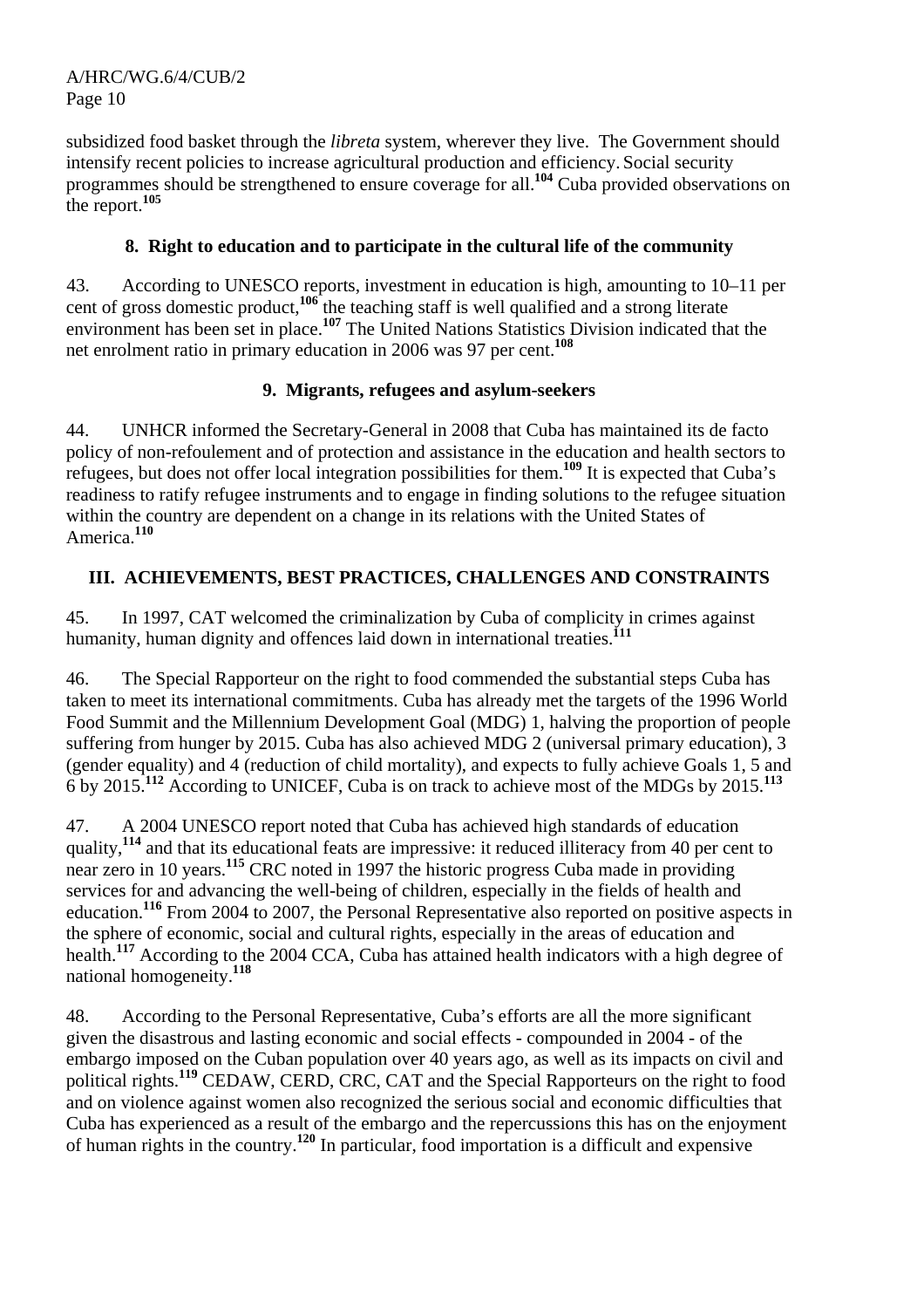process,**<sup>121</sup>** medical supplies are in short supply, and women have been most affected as they are the principal actors in domestic life.**<sup>122</sup>**

49. The General Assembly has considered the issue of the embargo imposed by the United States against Cuba since 1991. In a number of resolutions, concern was expressed at the adverse effects of the embargo on the Cuban people and on Cuban nationals living abroad, and States having and applying such measures were urged to take the necessary steps to repeal or invalidate them.**<sup>123</sup>**

50. United Nations agencies also stressed the negative impact of the embargo on opportunities for development (UNDP and UNFPA); food security of the vulnerable segments of the population (FAO); food-based social safety nets (WFP); fundamental rights of children, adolescents, women and families (UNICEF); in the area of health (UNFPA, WPF and WHO/PAHO); human settlements, planning and management and environmental health (UN-HABITAT); education (UNICEF and UNESCO); science, culture, communications and information (UNESCO); and the quality of life of the most vulnerable groups (UNFPA) and the people in general (WPF and WHO/PAHO).**<sup>124</sup>** The 2008-2012 UNDAF report noted that the blockade represents an obstacle to the process of development of the country.**<sup>125</sup>**

51. According to the 2008-2012 UNDAF, Cuba is often affected by extreme hydrometeorological phenomena and by long periods of drought. Cuba has a verified system for prevention and response to disasters and the National System of Civil Defense has granted great importance to the strengthening of the local capacities on risk reduction. Nevertheless, the recurrence of extreme natural phenomena impacts negatively on the capacity of management and recovery of the country.**<sup>126</sup>** A 2007 UNDP report noted that, as regards disaster risk management, Cuba is a striking example of a country that has successfully built infrastructure that protects lives.**<sup>127</sup>**

52. The Special Rapporteur on mercenaries concluded that attacks designed to damage tourism in Cuba, thereby flouting fundamental rights of the Cuban people and basic principles of international law, had been carried out in 1997 for financial gain by foreigners, who had been recruited, trained, hired and funded by third parties of Cuban origin acting outside the territory of Cuba.**<sup>128</sup>**

# **IV. KEY NATIONAL PRIORITIES, INITIATIVES AND COMMITMENTS**

# **A. Pledges by the State**

53. In 2006, Cuba confirmed its will to promote in the Human Rights Council its traditional initiatives on the right to food, the promotion of cultural rights and the respect for cultural diversity and the promotion of peace for the enjoyment of all human rights. Cuba pledged to continue working for the progressive development of third-generation rights and particularly of the value of international solidarity, and on the promotion of traditional non-aligned movement initiatives in human rights matters, in particular regarding the right to development.**<sup>129</sup>**

# **B. Specific recommendations for follow-up**

54. The Special Rapporteur on the right to food in 2008 **<sup>130</sup>** and the Personal **Representative<sup>131</sup>** made a number of recommendations to Cuba which are reflected above.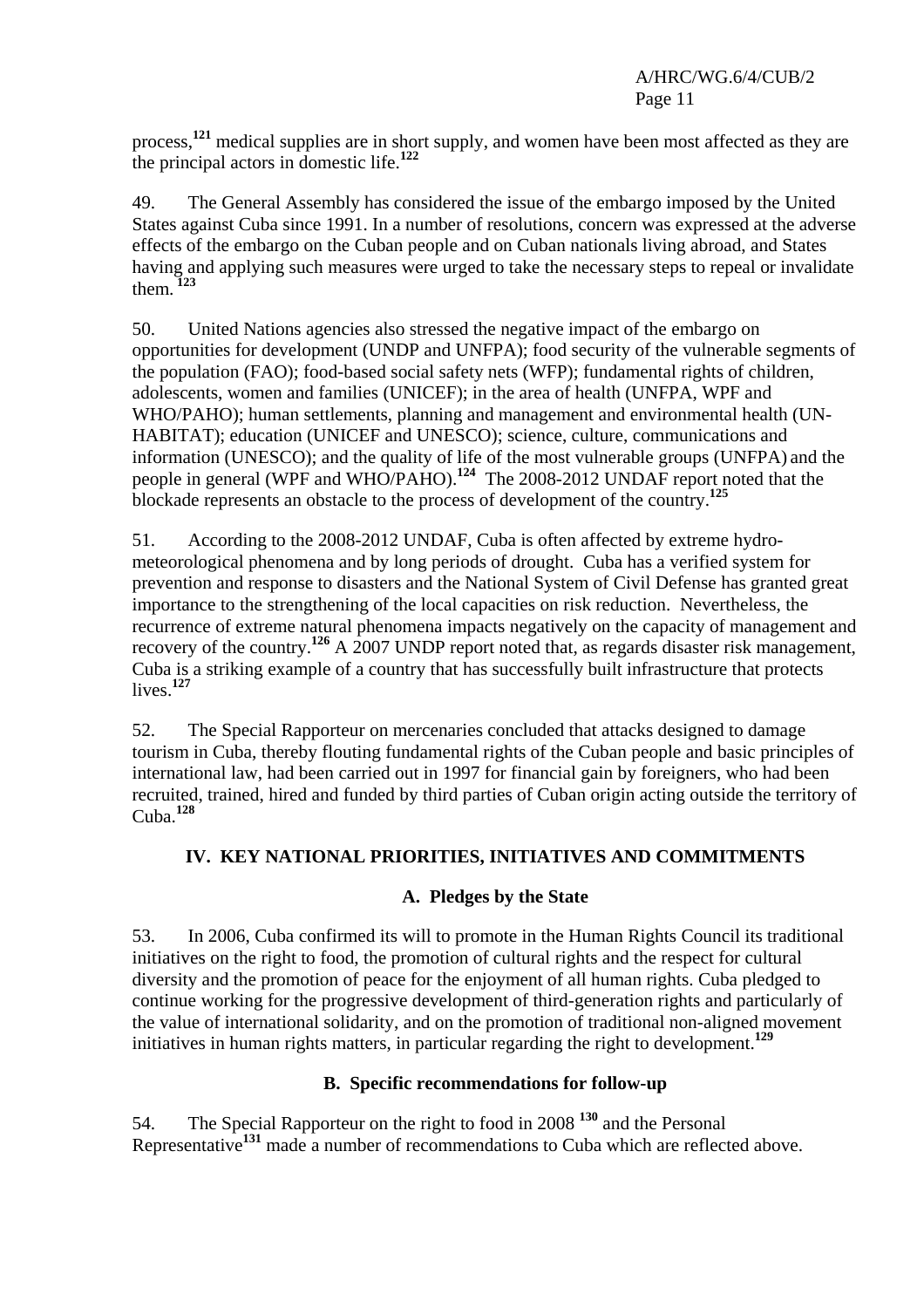#### **V. CAPACITY-BUILDING AND TECHNICAL ASSISTANCE**

55. In 1997, CRC took note of Cuba's willingness to provide international assistance to victims of emergencies.<sup>132</sup> A 2006 WHO report noted that Cuba has exported thousands of health workers as part of its bilateral relations with other countries.**<sup>133</sup>**

56. The 2008-2012 UNDAF report noted that its main five areas of cooperation correspond to the national priorities identified by the Government and are aligned with the targets of the MDGs: local human development; natural disasters and risks; environment and energy; health; and food security.**<sup>134</sup>**

57. The Office of the Resident Coordinator in Cuba informed the Secretary General that the embargo seriously affects the implementation of the United Nations system's projects and programmes in Cuba.**<sup>135</sup>** The 2008-2012 UNDAF also noted that the blockade represents a challenge to the implementation of programs and projects of international cooperation.**<sup>136</sup>**

*Notes* 

<sup>&</sup>lt;sup>2</sup> The following abbreviations have been used for this document:

| <b>ICERD</b>      | International Convention on the Elimination of All Forms of Racial Discrimination   |
|-------------------|-------------------------------------------------------------------------------------|
| <b>ICESCR</b>     | International Covenant on Economic, Social and Cultural Rights                      |
| <b>ICCPR</b>      | International Covenant on Civil and Political Rights                                |
| <b>ICCPR-OP 1</b> | <b>Optional Protocol to ICCPR</b>                                                   |
| <b>ICCPR-OP 2</b> | Second Optional Protocol to ICCPR, aiming at the abolition of the death penalty     |
| <b>CEDAW</b>      | Convention on the Elimination of All Forms of Discrimination against Women          |
| <b>OP-CEDAW</b>   | <b>Optional Protocol to CEDAW</b>                                                   |
| CAT               | Convention against Torture and Other Cruel, Inhuman or Degrading Treatment or       |
|                   | Punishment                                                                          |
| OP-CAT            | Optional Protocol to CAT                                                            |
| <b>CRC</b>        | Convention on the Rights of the Child                                               |
| <b>OP-CRC-AC</b>  | Optional Protocol to CRC on the involvement of children in armed conflict           |
| OP-CRC-SC         | Optional Protocol to CRC on the sale of children, child prostitution and child      |
|                   | pornography                                                                         |
| <b>ICRMW</b>      | International Convention on the Protection of the Rights of All Migrant Workers and |
|                   | <b>Members of Their Families</b>                                                    |
| CPD               | Convention on the Rights of Persons with Disabilities                               |
| OP-CPD            | Optional Protocol to Convention on the Rights of Persons with Disabilities          |
| CED               | International Convention for the Protection of All Persons from Enforced            |
|                   | Disappearance                                                                       |
|                   |                                                                                     |

<sup>3</sup> Protocol to Prevent, Suppress and Punish Trafficking in Persons, Especially Women and Children, supplementing the United Nations Convention against Transnational Organized Crime.

<sup>4</sup> 1951 Convention relating to the Status of Refugees and its 1967 Protocol, 1954 Convention relating to the status of Stateless Persons and 1961 Convention on the Reduction of Statelessness.

<sup>5</sup> Geneva Convention for the Amelioration of the Condition of the Wounded and Sick in Armed Forces in the Field (First Convention); Geneva Convention for the Amelioration of the Condition of Wounded, Sick and Shipwrecked Members of Armed Forces at Sea (Second Convention); Convention relative to the Treatment of Prisoners of War

 $\overline{a}$ <sup>1</sup> Unless indicated otherwise, the status of ratifications of instruments listed in the table may be found in *Multilateral Treaties Deposited with the Secretary-General: Status as at 31 December 2006* (ST/LEG/SER.E.25), supplemented by the official website of the United Nations Treaty Collection database, Office of Legal Affairs of the United Nations Secretariat, http://untreaty.un.org/.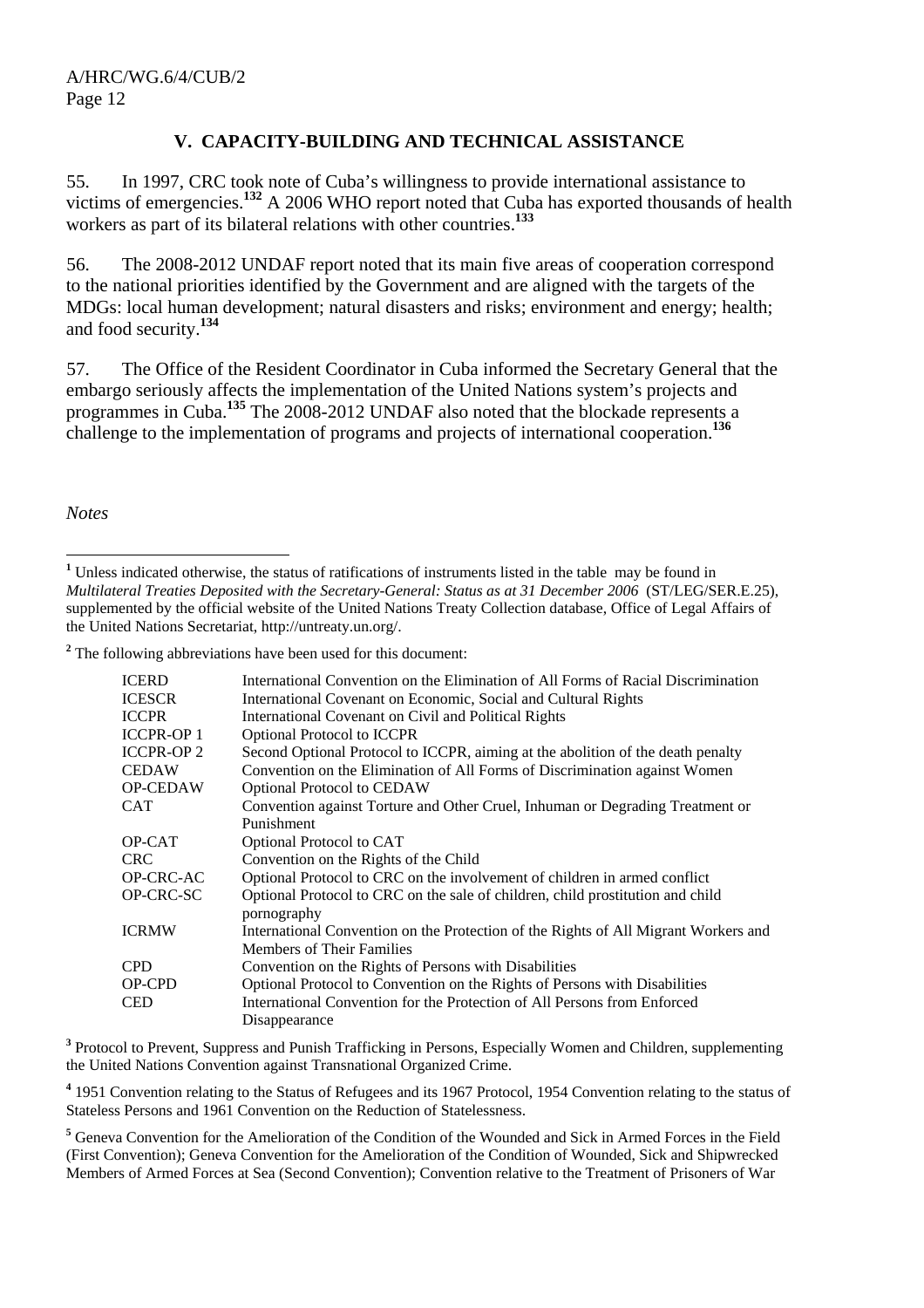(Third Convention); Convention relative to the Protection of Civilian Persons in Time of War (Fourth Convention); Protocol Additional to the Geneva Conventions of 12 August 1949, and relating to the Protection of Victims of International Armed Conflicts (Protocol I); Protocol Additional to the Geneva Conventions of 12 August 1949, and relating to the Protection of Victims of Non-International Armed Conflicts (Protocol II); Protocol additional to the Geneva Conventions of 12 August 1949, and relating to the Adoption of an Additional Distinctive Emblem (Protocol III). For the official status of ratifications, see Federal Department of Foreign Affairs of Switzerland, at www.eda.admin.ch/eda/fr/home/topics/intla/intrea/chdep/warvic.html.

<sup>6</sup> International Labour Organization Convention No. 29 concerning Forced or Compulsory Labour; Convention No.105 concerning the Abolition of Forced Labour, Convention No. 87 concerning Freedom of Association and Protection of the Right to Organize; Convention No. 98 concerning the Application of the Principles of the Right to Organize and to Bargain Collectively; Convention No. 100 concerning Equal Remuneration for Men and Women Workers for Work of Equal Value; Convention No. 111 concerning Discrimination in Respect of Employment and Occupation; Convention No. 138 concerning Minimum Age for Admission to Employment; Convention No. 182 concerning the Prohibition and Immediate Action for the Elimination of the Worst Forms of Child Labour.

**7** CRC/C/15/Add.72, para. 25.

**8** CERD/C/304/Add.60, para. 13.

<sup>9</sup> A/HRC/7/5/Add.3, para. 79 (a). See also CEDAW/C/CUB/CO/6, para. 34, and A/HRC/4/12, para. 35 (j); E/CN.4/2006/33, para. 35 (j); E/CN.4/2005/33, para. 36 (j); and E/CN.4/2004/32, para. 35 (j).

**<sup>10</sup>** CEDAW/C/CUB/CO/6, para. 31.

**<sup>11</sup>**Ibid., para. 34.

**<sup>12</sup>** CRC/C/15/Add.72, para. 27.

**<sup>13</sup>**Ibid., para. 27.

**<sup>14</sup>** A/HRC/4/12, para. 35 (f); E/CN.4 /2006/33, para. 35 (f); E/CN.4/2005/33, para. 36 (f); E/CN.4/2004/32, para. 35 (f).

**<sup>15</sup>** CERD/C/304/Add.60, para 11; CRC/C/15/Add.72, para 12.

**<sup>16</sup>** CEDAW/C/CUB/CO/6, paras. 15 and 16.

**<sup>17</sup>**Ibid., para. 7.

**<sup>18</sup>** The following abbreviations have been used for this document:

| <b>CERD</b>  | Committee on the Elimination of Racial Discrimination        |
|--------------|--------------------------------------------------------------|
| <b>CEDAW</b> | Committee on the Elimination of Discrimination against Women |
| <b>CAT</b>   | Committee against Torture                                    |
| CRC.         | Committee on the Rights of the Child                         |
|              |                                                              |

**<sup>19</sup>** A/HRC/7/5/Add.3, para.1 ; E/CN.4/2000/68/Add.2, para. 2.

<sup>20</sup> The questionnaires included in this section are those which have been reflected in an official report by a special procedure mandate-holder.

<sup>21</sup> See (a) report of the Special Rapporteur on the right to education (A/HRC/4/29), questionnaire on the right to education of persons with disabilities sent in 2006; (b) report of the Special Rapporteur on the human rights of migrants (A/HRC/4/24), questionnaire on the impact of certain laws and administrative measures on migrants sent in 2006; (c) report of the Special Rapporteur on trafficking in persons, especially women and children (A/HRC/4/23), questionnaire on issues related to forced marriages and trafficking in persons sent in 2006; (d) report of the Special Representative of the Secretary-General on human rights defenders (E/CN.4/2006/95 and Add.5), questionnaire on the implementation of the Declaration on the Right and Responsibility of Individuals, Groups and Organs of Society to Promote and Protect Universally Recognized Human Rights and Fundamental Freedoms sent in June 2005; (e) report of the Special Rapporteur on the situation of human rights and fundamental freedoms of indigenous people (A/HRC/6/15), questionnaire on the human rights of indigenous people sent in August 2007; (f) report of the Special Rapporteur on trafficking in persons, especially in women and children (E/CN.4/2006/62) and the Special Rapporteur on the sale of children, child prostitution and child pornography (E/CN.4/2006/67), joint questionnaire on the relationship between trafficking and the sent in July 2005; (g) report of the Special Rapporteur on the right to education (E/CN.4/2006/45), questionnaire on the right to education for girls sent in 2005; (h) report of the Working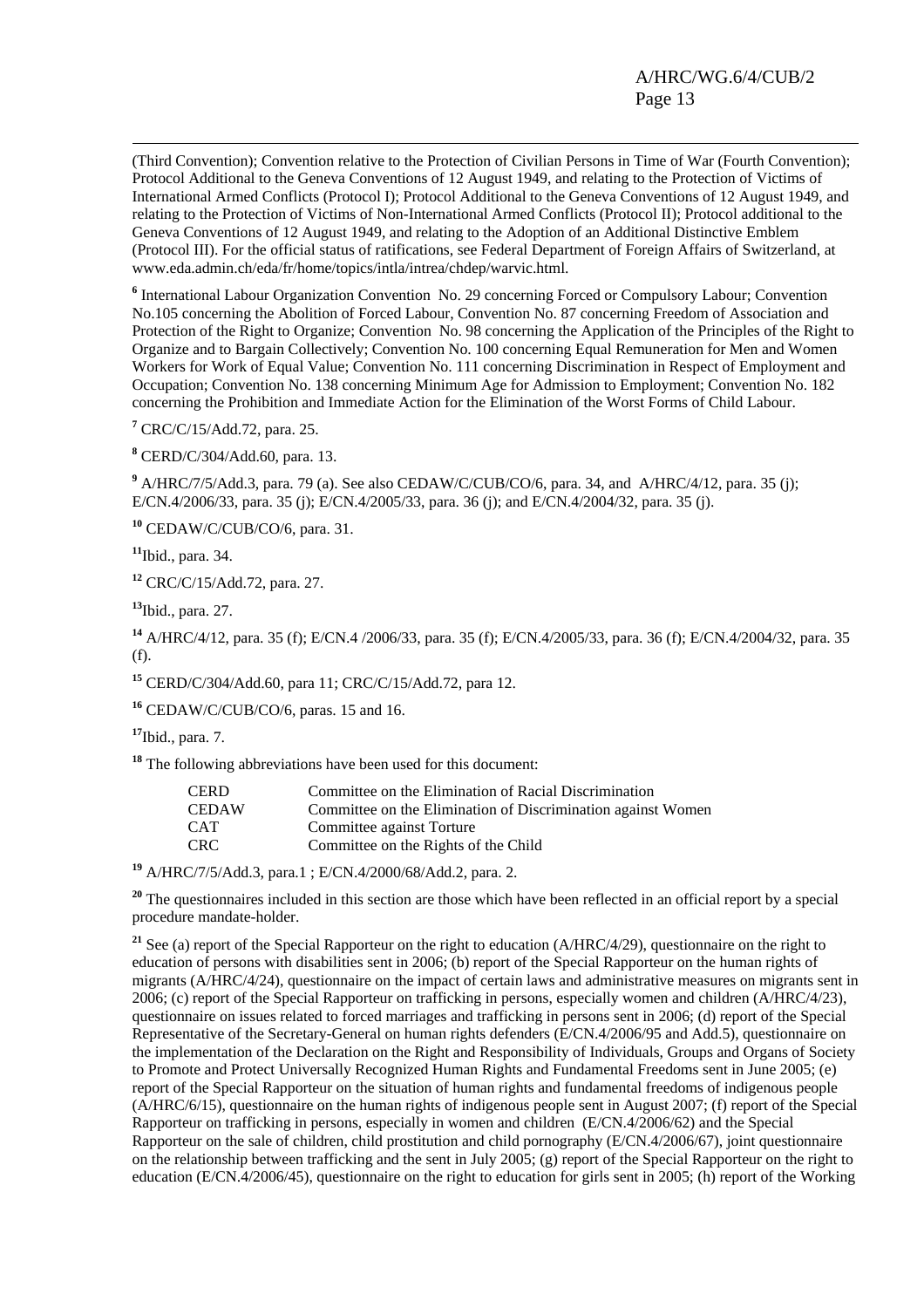Group on mercenaries (A/61/341), questionnaire concerning its mandate and activities sent in November 2005; (i) report of the Special Rapporteur on the sale of children, child prostitution and child pornography (A/HRC/4/31), questionnaire on the sale of children's organs sent on July 2006; (j) report of the Special Rapporteur on the sale of children, child prostitution and child pornography (E/CN.4/2005/78), questionnaire on child pornography on the Internet sent in July 2004; (k) report of the Special Rapporteur on the sale of children, child prostitution and child pornography (A/HRC/7/8), questionnaire on assistance and rehabilitation programmes for child victims of sexual exploitation sent in July 2007; (l) report of the Special Representative of the Secretary-General on the issue of human rights and transnational corporations and other business enterprises (A/HRC/4/35/Add.3), questionnaire on human rights policies and management practices;(m) questionnaire on the right to education in emergency situations (A/HRC/8/10).

**<sup>22</sup>** E/CN.4/2005/78, para. 4.

**<sup>23</sup>** OHCHR press release "Christine Chanet named Representative for Cuba of the High Commissioner for Human Rights", 27 January 2003.

**<sup>24</sup>** Resolution 2003/13, para. 2. See also resolutions 2002/18, para. 4, and 2004/11, para. 3.

**<sup>25</sup>** A/HRC/4/12, summary; E/CN.4/2006/33, summary; E/CN.4/2005/33, summary; E/CN.4/2004/32, summary.

**<sup>26</sup>** A/HRC/4/12, summary.

**<sup>27</sup>** E/CN.4/2003/G/37; E/CN.4/2004/G/46; E/CN.4/2005/G/39; E/CN.4/2005/G/26; E/CN.4/2005/G/41; E/CN.4/2005/G/42; E/CN.4/2005/G/43; A/HRC/4/G/3; A/HRC/5/G/8. See also E/CN.4/2005/G/18.

<sup>28</sup> United Nations press release, "Human Rights Council takes up situation of human rights in Belarus and Cuba", 12 June 2007.

**<sup>29</sup>** E/CN.4/2000/68/Add.2, para. 94.

**<sup>30</sup>** A/HRC/7/5/Add.3, paras. 4 and 79 (a).

**<sup>31</sup>** 2001 OHCHR Annual Report on Activities and Results, pp. 15 and 23; 2008 OHCHR Annual Report on Activities and Results (forthcoming).

**<sup>32</sup>** CEDAW/C/CUB/CO/6, paras. 11-12.

**<sup>33</sup>**Ibid., paras. 17 and 18. See also Country Common Assesment for Cuba, 2004, p. 51, at www.undp.org.cu/documentos/2004%20ONU%20Cuba%20CCA.pdf.

**<sup>34</sup>** CERD/C/304/Add.60, para 6.

**<sup>35</sup>** A/HRC/4/12, para. 35 (d); E/CN.4 /2006/33, para. 35 (d); E/CN.4/2005/33, para. 36 (d); E/CN.4/2004/32, para. 35 (d).

**<sup>36</sup>** A/53/44, para 118 (a), (b), (c), (f), (g) and (h).

**<sup>37</sup>**Ibid., para 118 (d).

**<sup>38</sup>** E/CN.4/2000/68/Add.2, para. 62.

**<sup>39</sup>** A/HRC/4/12, paras. 30-31; E/CN.4 /2006/33, paras. 29-30; E/CN.4/2005/33, paras. 31-32.

**<sup>40</sup>** A/HRC/7/5/Add.3, para. 74.

**<sup>41</sup>** A/HRC/7/11/Add.1, para. 28; A/HRC/4/28/Add.1, para. 22; E/CN.4/2005/51/Add.1, para. 20; A/HRC/7/3/Add.1, para. 57; E/CN.4/2006/6/Add.1, para. 49; E/CN.4/2005/62/Add.1, paras. 487-505; A/HRC/7/28/Add.1, para. 698; and A/HRC/4/37/Add.1, para. 219.

**<sup>42</sup>** A/HRC/7/G/5, paras. 31-32, A/HRC/7/11/Add.1, para. 29; A/HRC/4/28/Add.1, para. 23; E/CN.4/2005/51/Add.1, para. 21; A/HRC/7/3/Add.1, para. 57; E/CN.4/2006/6/Add.1, para. 49; E/CN.4/2005/62/Add.1, paras. 506-507; A/HRC/7/28/Add.1, paras. 701-702, A/HRC/4/37/Add.1, para. 221.

**<sup>43</sup>** CEDAW/C/CUB/CO/6, paras. 6 and 20.

**<sup>44</sup>** Ibid., para. 18.

**<sup>45</sup>** E/CN.4/2000/68/Add.2, para. 17.

**<sup>46</sup>** E/CN.4/2000/131, page 15.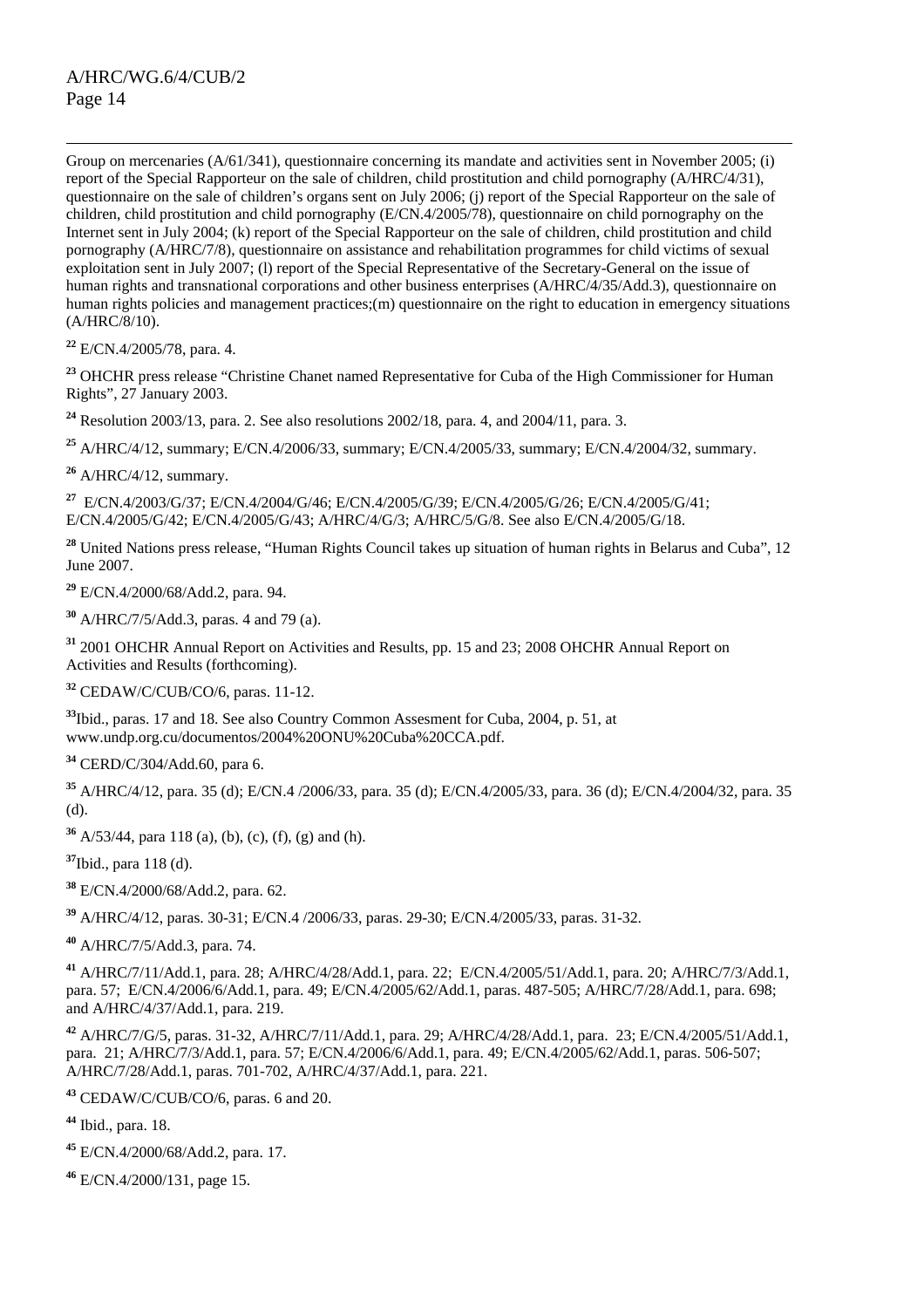**<sup>47</sup>** E/CN.4/2000/68/Add.2, para. 103.

E/CN.4/2000/131, p. 13.

E/CN.4/2000/131.

CEDAW/C/CUB/CO/6, para. 22.

CRC/C/15/Add.72, paras. 41 and 42.

E/CN.4/2000/68/Add.2, para. 15. See also paras. 52-53.

E/CN.2000/131, p. 15.

Ibid., para. 67.

E/CN.4/2000/131, p. 9.

A/53/44, para. 118 (e).

A/HRC/8/4/Add.1, paras. 108-110.

 A/HRC/4/12, para. 35 (e); E/CN.4/2006/33, para. 35 (e); E/CN.4/2005/33, para. 36 (e); E/CN.4/2004/32, para. 35 (e).

A/HRC/7/5/Add.3, para. 79 (c).

A/HRC/7/G/5, para. 23.

 A/HRC/4/12, para. 35 (g); E/CN.4 /2006/33, para. 35 (g); E/CN.4/2005/33, para. 36 (g); E/CN.4/2004/32, para. 35 (g).

E/CN.4/2006/33, para. 31.

Resolution 2004/11, para. 2.

E/CN.4/2000/68/Add.2, para. 14.

E/CN.4/2000/131, pages 9-10.

 A/HRC/4/12, para. 35 (i); E/CN.4/2006/33, para. 35 (i); E/CN.4/2005/33, para. 36 (i) ; E/CN.4/2004/32, para. 35 (i).

Opinion No. 9/2003 of the Working Group on Arbitrary Detention, E/CN.4/2004/3/Add.1, p. 47

See for example E/CN.4/2005/62/Add.1, paras. 488-505. See also E/CN.4/2004/60/Add.1, para. 21.

 HC press release, "High Commissioner for Human Rights concerned over sentencing of recent detainees in Cuba", 9 April 2003.

A/HRC/4/12, summary.

Resolution 2004/11, para. 1.

Opinion No. 9/2003 of the Working Group on Arbitrary Detention, E/CN.4/2004/3/Add.1, para. 24.

E/CN.4/2004/G/41. See also E/CN.4/2005/62/Add.1, paras. 506-507, and E/CN.4/2004/60/Add.1, para. 22.

 A/HRC/4/12, summary, and paras. 18-22. See also annex, "List of persons from civil society arrested in March-April 2003 and still in prisons".

Ibid., para. 23, E/CN.4 /2006/33 para. 24, E/CN.4/2005/33, para. 28.

 A/HRC/4/12, para. 35 (a); E/CN.4 /2006/33 para. 35 (a); E/CN.4/2005/33, para. 36 (a); E/CN.4/2004/32, para. 35 (a).

 A/HRC/7/14/Add.1, paras. 163-168, A/HRC/4/27/Add.1 paras. 168-175, E/CN.4/2006/55/Add.1, paras. 241-254, A/HRC/7/28/Add.1, paras. 684-708; E/CN.4/2006/6/Add.1, paras. 47-48; A/HRC/7/11/Add.1, paras 28-29.

 A/HRC/7/14/Add.1, paras. 163-168; A/HRC/4/27/Add.1 paras. 176-182; E/CN.4/2006/55/Add.1, paras. 241-254; A/HRC/7/11/Add.1, paras. 28-29; and A/HRC/7/28/Add.1, paras. 684-708.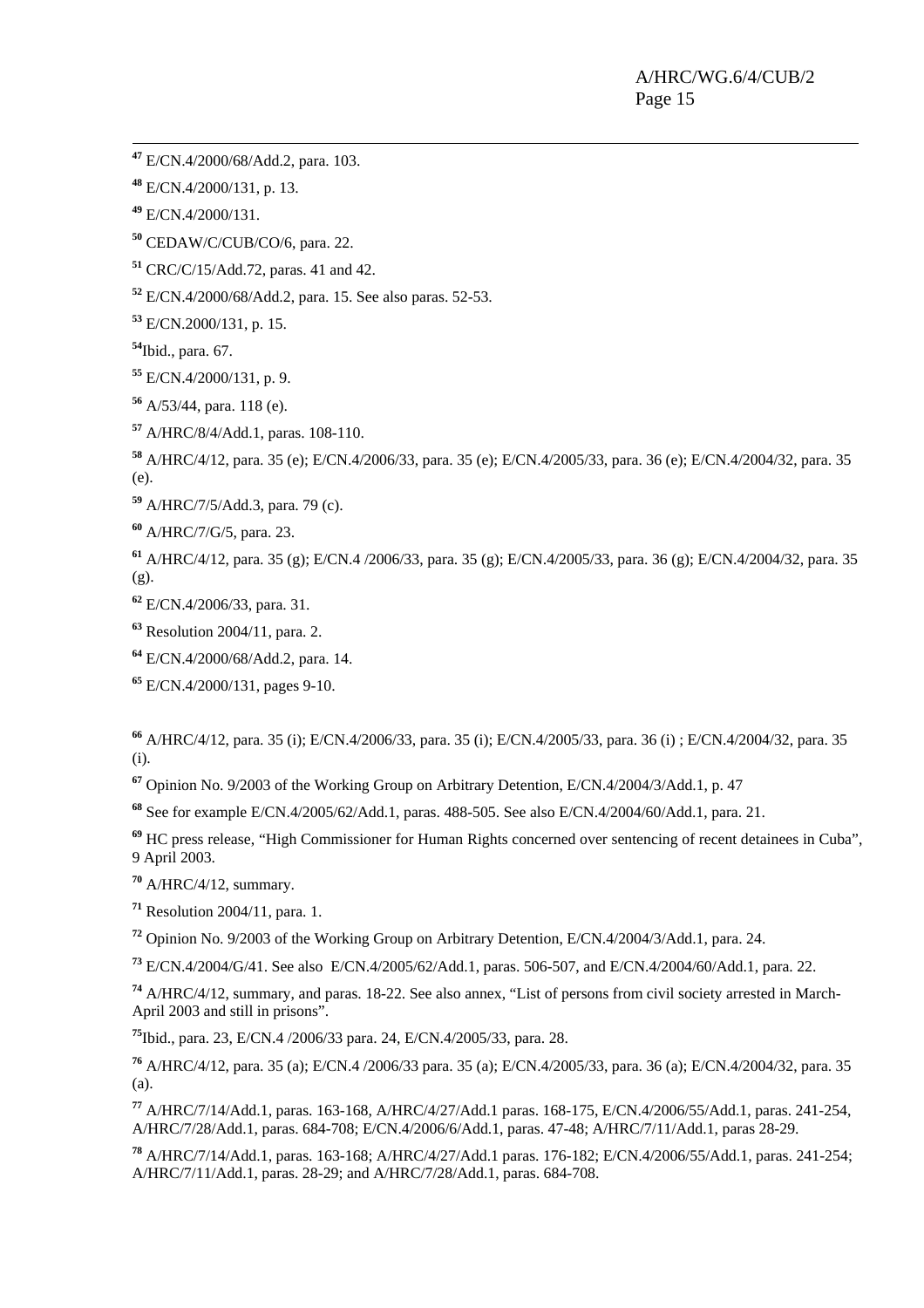#### A/HRC/WG.6/4/CUB/2 Page 16

**<sup>79</sup>** A/53/44, para. 113.

E/CN.4/2006/55/Add.1, paras. 241, 242 and 252. See also E/CN.4/2006/33, para. 28; E/CN.4/2005/33, para. 30.

 A/53/44, para 118 (i); A/HRC/4/12, para. 35 (h); E/CN.4/2006/33, para. 35 (h); E/CN.4/2005/33, para. 36 (h); E/CN.4/2004/32, para. 35 (h). See also E/CN.4/2006/95/Add.5, para. 442.

E/CN.4/2005/64/Add.1, paras. 271 and 277; A/HRC/4/27/Add.1, para. 168

E/CN.4/2005/64/Add.1, para. 278. See also A/HRC/4/27/Add.1, para. 176.

See United Nations Statistics Division coordinated data and analyses, at http://mdgs.un.org/unsd/mdg.

A/HRC/4/12, para. 15. See also E/CN.4/2000/68/Add.2, para. 10.

CEDAW/C/CUB/CO/6, para. 8.

Ibid., para. 24.

 Ibid., para. 9; ILO Committee of Experts on the Application of Conventions and Recommendations, 2008, Geneva, doc. no. (ILOLEX) 092008CUB111, para. 4. See also E/CN.4/2000/68/Add.2, para. 68.

 ILO Committee of Experts on the Application of Conventions and Recommendations, 2008, Geneva, doc. no. (ILOLEX) 092008CUB100, para. 1.

Ibid., doc. no. (ILOLEX) 092007CUB079. See also CRC/C/15/Add.72, para. 40.

<sup>91</sup> ILO Committee of Experts on the Application of Conventions and Recommendations, 2007, Geneva, doc. no. (ILOLEX) 092007CUB138, paras. 1 and. 3.

Ibid., doc. no. (ILOLEX) 062008CUB087.

E/CN.4/2000/68/Add.2, paras. 68.

See www.paho.org/English/DD/AIS/cp\_192.htm#respuesta .

Ibid..

 World Bank, World Development Report 2004, Washington DC, 2003, p. 157; see wwwwds.worldbank.org/external/default/WDSContentServer/IW3P/IB/2003/10/07/000090341\_20031007150121/Render ed/PDF/268950PAPER0WDR02004.pdf.

 UNAIDS/WHO, AIDS Epidemic Update December 2005, Geneva, 2005, p. 5; see www.unaids.org/epi/2005/doc/EPIupdate2005\_pdf\_en/epi-update2005\_en.pdf .

Ibid., p. 58.

CEDAW/C/CUB/CO/6, para 27. See also CRC/C/15/Add.72, paras. 21 and 37.

A/HRC/7/5/ Add.3 paras. 67-68.

Ibid., para.16.

Ibid., para.69.

See United Nations Statistics Division coordinated data and analyses, at http://mdgs.un.org/unsd/mdg.

A/HRC/7/5/Add.3 para. 79 (b), (d), (e) and (j).

A/HRC/7/G/5, annex.

 UNESCO, Education For All Global Monitoring Report 2005, Paris, 2004, p. 51; see http://unesdoc.unesco.org/images/0013/001373/137333e.pdf.

 UNESCO, Education For All Global Monitoring Report 2006, Paris, 2005, p. 33; see http://unesdoc.unesco.org/images/0014/001416/141639e.pdf

United Nations Statistics Division coordinated data and analyses, available at: http://mdgs.un.org/unsd/mdg.

 A/63/93, pp. 93-94. para. 1. See also UNHCR, Global Appeal 2008-2009, Geneva, 2007, p. 323, at www.unhcr.org/home/PUBL/474ac8e83.pdf.

A/63/93, p. 94, para. 2.